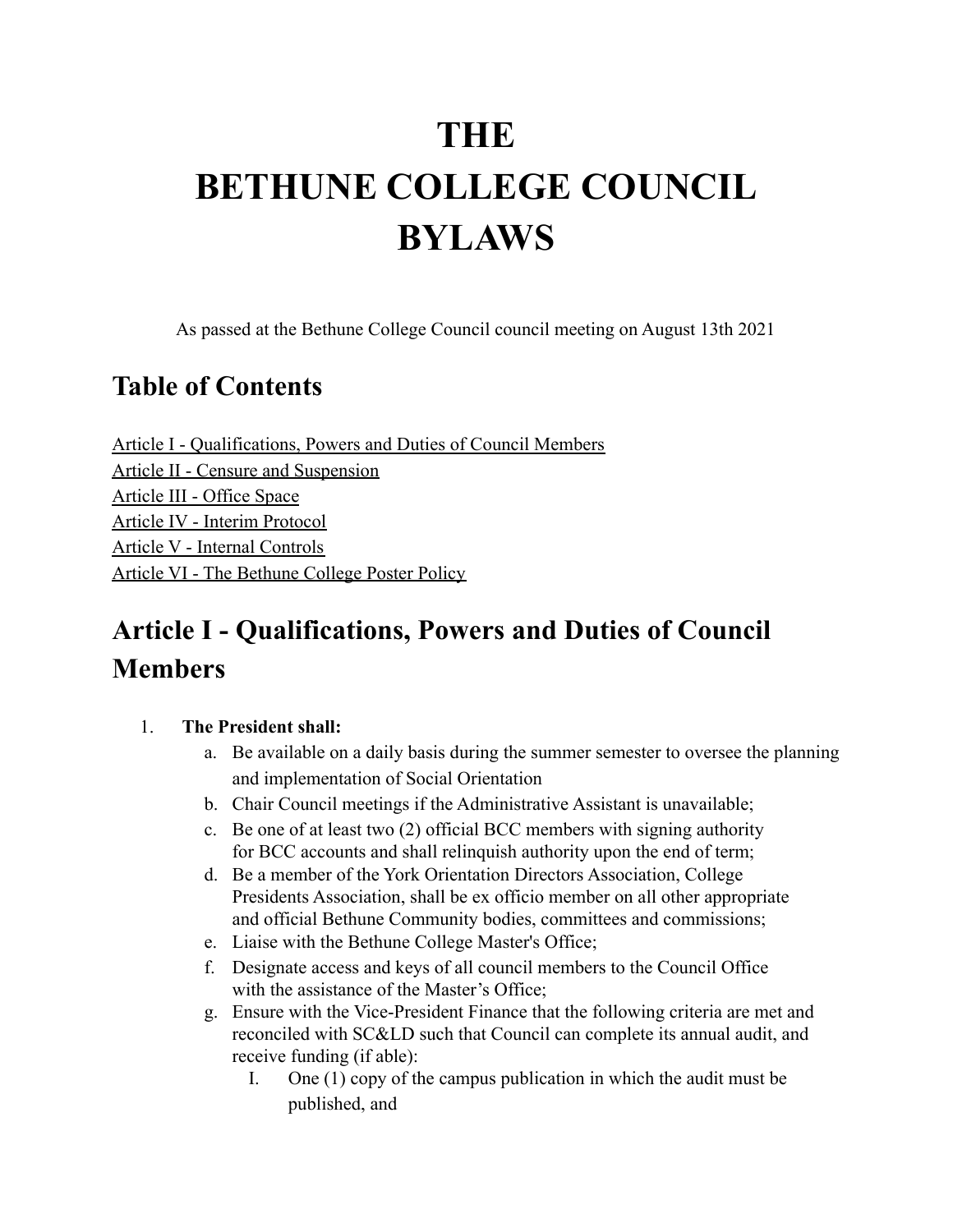- II. One (1) copy of the minutes of the regular Council meeting in which the audit was passed by simple majority;
- h. Step in if a member of BCC is unable to fulfill their duties

#### 2. **The Executive Vice-President shall:**

- a. Be one of at least two (2) official BCC members with signing authority for BCC accounts and shall relinquish authority upon their end of term;
- b. Assist in the planning of training sessions for all Council members after their election, as well as a Council-wide retreat;
- c. Oversee the internal compositions and operations of the BCC and shall be responsible in assisting the members in fulfilling their duties;
- d. Oversee the operations, management and upkeep of JACS and the JCR.
- e. Be responsible for the maintenance and up keeping of the Mascot as well as scheduling appearances as appropriate;
- f. Make office hours schedule;
- g. Be responsible for planning in conjunction with the President regular BCC Town Hall meetings once per semester during the Academic Year to inform the Bethune Community of progress, upcoming events and initiative and to receive feedback from such;
- h. Ensure with the Vice-President Finance that the following criteria are met and reconciled with SC&LD such that Council can complete its annual audit, and receive funding (if able):
	- I. One (1) copy of the campus publication in which the audit must be published, and
	- II. One (1) copy of the minutes of the regular Council meeting in which the audit was passed by simple majority;

#### 3. **The Vice-President Finance shall:**

- a. Be available on a weekly basis at regular office hours during the Summer Semester for training and duties;
- b. Be responsible for the accounting of all receipts and disbursements for the BCC. they shall dispense funds of the BCC, under the direction of the BCC, and shall be one of at least two co-signers for BCC accounts. They shall be accountable to the BCC for all transactions carried out by them in their role of Vice-President Finance;
- c. Have the authority to examine the books, records and assets of all clubs and organizations operating under the auspices of the BCC at any time; if the need arises they may freeze their accounts or allocation, with the approval of the President, and shall so report to the BCC at its next meeting;
- d. Have the authority to sign any contracts documents on behalf of the BCC that do not involve any amount in excess of \$1,500, without requiring immediate or prior BCC ratification; all such acts shall be reported on at the subsequent meeting of the BCC;
- e. Present BCC with a budget at the start of each semester with money spent and allocated; present monthly financial statements and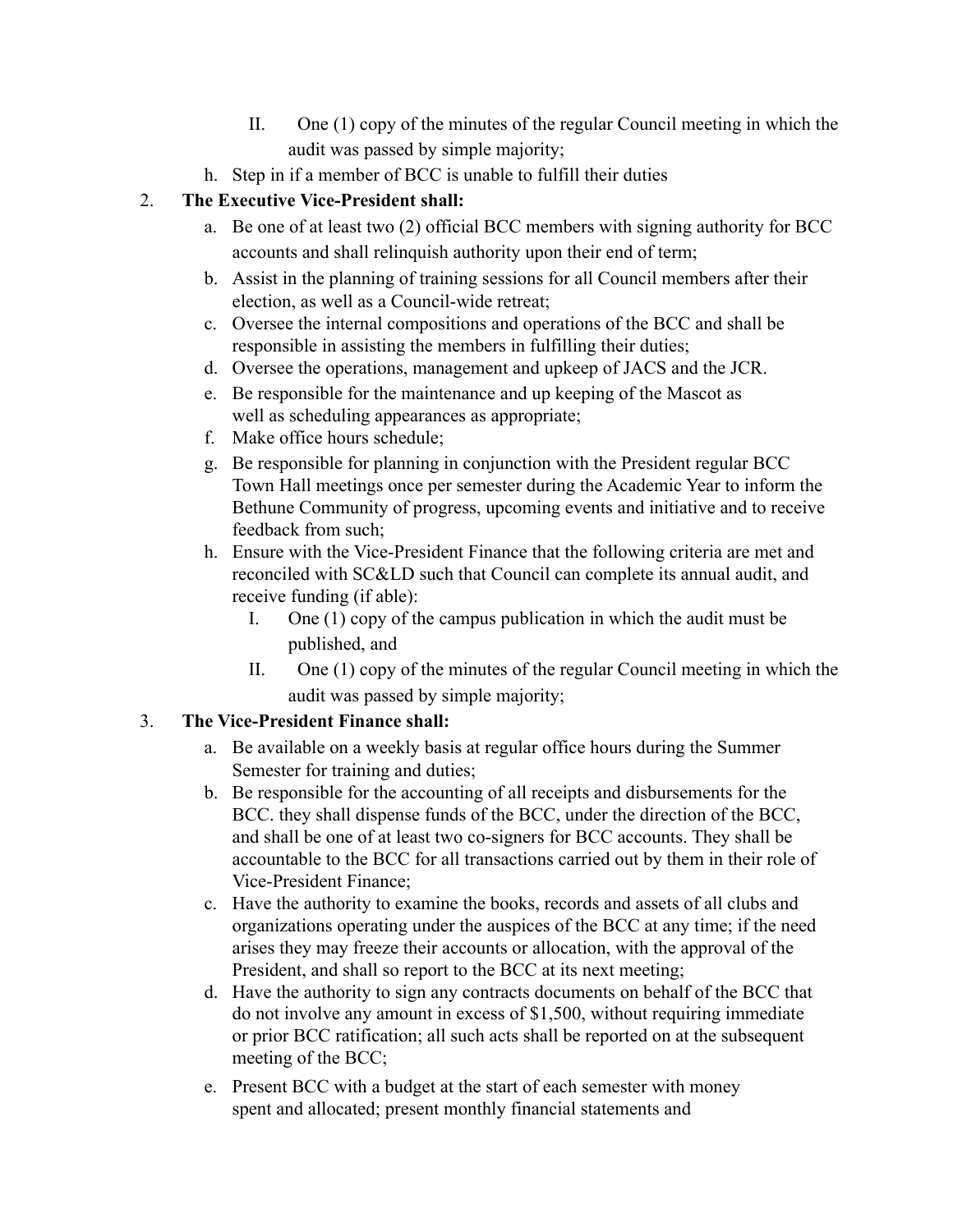projections to Council;

- f. Oversee the creation and adherence to ticket sale procedures, internal controls, reconciliation of finances and deposits of cash on an event-to-event basis;
- g. Consult with the Finance Committee and Council concerning any accounts payable which do not pertain to a specific budget
- h. Ensure with the President that the following criteria are met and reconciled with SC&LD such that Council can complete its annual audit, and receive funding:
	- I. One (1) copy of the campus publication in which the audit must be published, and
	- II. One (1) copy of the minutes of the regular Council meeting in which the audit was passed by simple majority;
- i. Ensure that the Interim Audit is completed by end of January;
- j. In addition, at the end of the fiscal year, accounts that the Vice-President Finance administers shall be audited by an accredited Chartered Accountant, appointed by the BCC, with the results being made available for inspection by the BCC and the College Community;
- k. Monitor and report any inconsistencies in Council's banking accounts and Courtesy Account(s) as they arise;
- l. Advise the BCC on financial matters and shall give due warning to the BCC of any financial difficulties or opportunities they may perceive with respect to the BCC's affairs. Failure to so warn the BCC is one ground for impeachment (refer to Article XI (2) (e));
- m. The term of office for the Vice-President Finance shall end on the last day of May; see also III (3) (f) and XI (2) (e); then, in the period between hiring the new Vice- President Finance and the end of term of the current Vice-President Finance, the current Vice-President Finance shall engage in full training activities for the incumbent reporting to the BCC frequently on the status of training;
- n. Report directly to the BCC on the status of any projects they are overseeing.

#### 4. **The Vice-President Social shall:**

- a. Hold monthly Social Committee meetings during the Summer Semester to prepare all events for the upcoming Academic Year (September-April inclusive);
- b. Hold bi-weekly Social Committee meetings during the Fall/Winter semesters
- c. Plan and coordinate the end of year Formal and any other formals that the BCC approves throughout the academic year;
- d. Collaborate and plan at least one (1) events with the Bethune Clubs and Affiliates
- e. Work with the YFS director to avoid conflicting events when possible
- f. Organize and propose an outline of the details of a year-end Formal, and present to Council an outline of the details of the event, and estimated costs, by the first meeting of January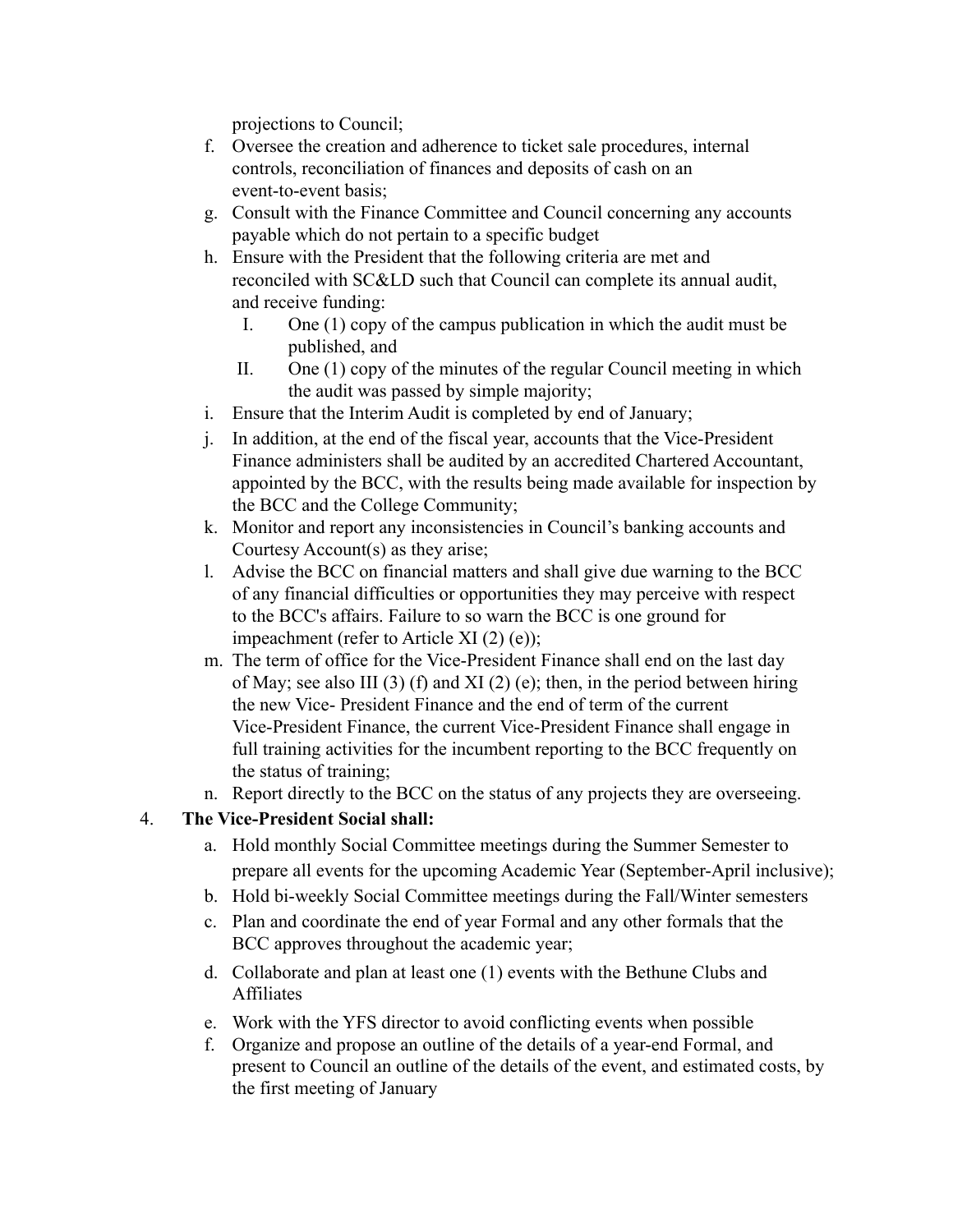- g. Submit to the Vice-President Finance an event budget at least one month prior to each event, ensuring that all events are within budget;
- h. Produce and maintain a budget to be presented at Finance Committee meetings when changes are made
- i. Have all events for the Academic Year (September-April inclusive), planned and approved by BCC no later than July 31rst.
- j. Work with the Vice-President Communications to make sure that all events are promoted in a timely and effective manner;
- k. Keep a full set of book and records in proper order, including records of all business contacts in the BCC Business Contact Log-Book and available for inspection at any time by the Council, to be handed over to next Vice-President Social at the beginning of their term;

#### 5. **The Vice-President Communications shall:**

- a. Coordinate, develop and present a marketing strategy for the BCC by August 15th
- b. Be responsible for the distribution of information onto the Master's listserv, BCC listserv and any others that are deemed necessary on a monthly basis or more frequently if necessary
- c. Coordinate the planning and execution of YorkFest in collaboration with the YFS director
- d. Be the liaison with Bethune affiliated clubs
- e. Ensure regular updates on the BethuneDragons website, the Bethune College Facebook page, the Bethune College Council Facebook group, the Bethune College instagram, and any other platforms deemed necessary by the BCC
- f. Create, print, and coordinate posters to be posted in the Bethune College building, Bethune residence, and other locations deemed necessary by the BCC
- g. Develop and provide merch for the council and for the college.
- h. Ensure pictures and videos are taken at orientation and social events, and coordinate their distribution.

#### 6. **The Vice-President Athletics shall:**

- a. Ensure that such activities are widely advertised and promoted; and shall ensure that the BCC is informed of the results of all athletic competitions;
- b. Act as a liaison between the Student Intramural and Recreation Council and the BCC and abide by its Constitution;
- c. Ensure that regular reports on Bethune College sports activities are submitted to the Master and the Vice-President Communications for distribution to the Community;
- d. Oversee the production and maintenance of the BAC budget with the BAC Director of Operations, presenting it to the finance committee, including breakdowns of incentive programs, equipment, sports events and other expenses;
- e. After being elected, coordinate and manage the selection process of the new Bethune Athletics Committee Directors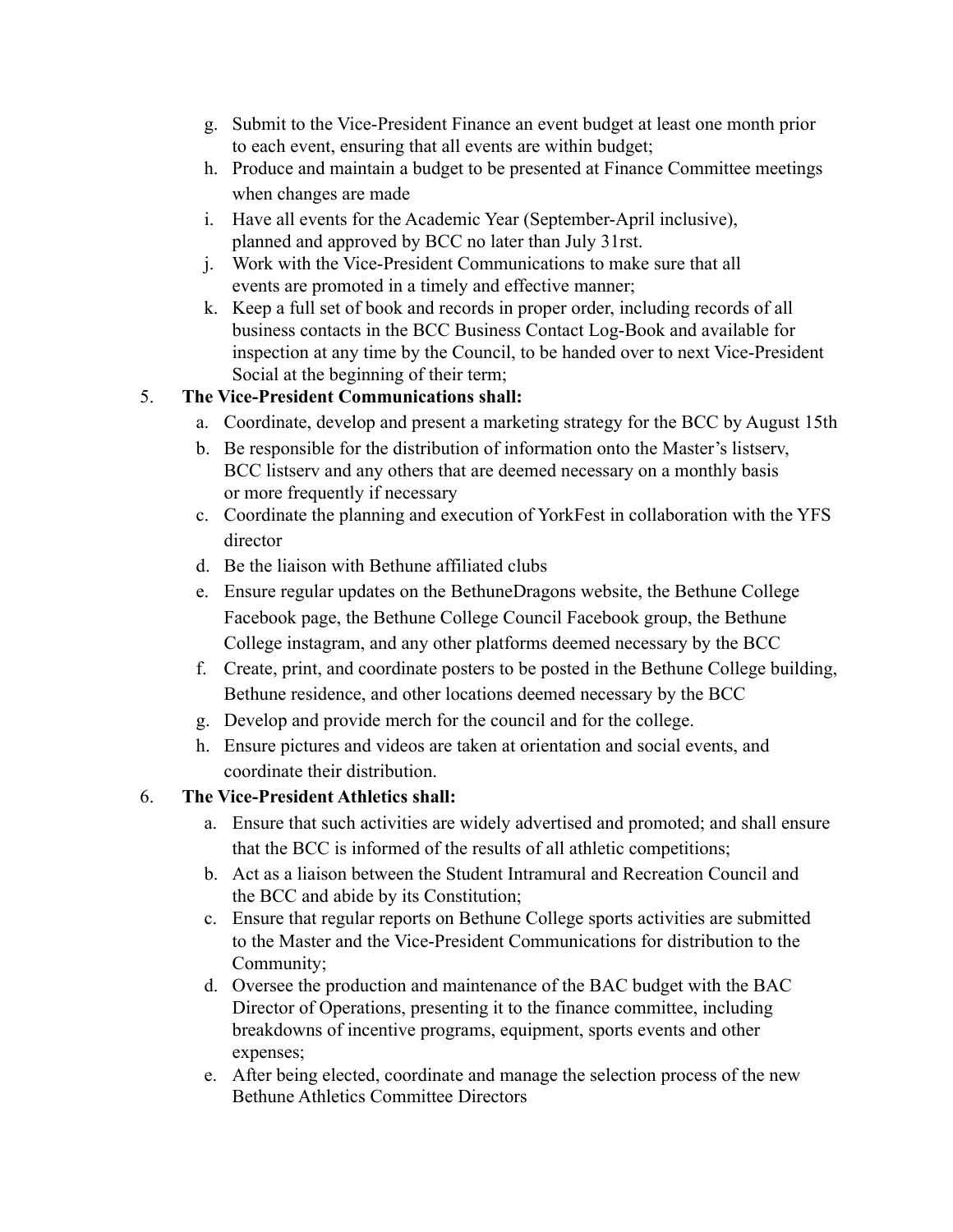#### 7. **The General Members shall:**

- a. Be a member of the Social, Communications, Sponsorship and Finance Committees;
- b. Plan a social event;
- c. Plan a council bonding event;
- d. Put up posters while in an in person setting;
- e. Plan seasonal decorations for Bethune spaces;
- f. Scan all receipts and match them to adobe cheque stubs;
- g. Make callouts for Orientation week

#### 8. **The Two First Year Representatives shall:**

a. Plan and execute at least 1 event per semester in conjunction with Vice-President Social;

#### 9. **The SOS Representative shall:**

a. Work with the Social Committee to plan at least 1 event;

#### 10. **The YFS Director shall:**

- a. Attend all meetings of Council to inform Council of the past and upcoming YFS meetings and events/initiatives.
- a. Represent the best interest of Norman Bethune College students at all meetings;
- b. Encourage the YFS' support for Norman Bethune College initiatives, activities and events.
- c. Coordinate the planning and execution of YorkFest with the Vice-President **Communications**

#### 11. **The Residence Representative (DLLO) shall:**

- a. Report as necessary to the BCC at its meetings;
- b. Work with the Social Committee to plan at least 1 event;
- c. Encourage joint residence and commuter events.

#### 12. **The Fellows Representative shall:**

- a. Perform the necessary liaison functions between the BCC and the Fellows ;
- b. Report as necessary to the BCC at its meetings;
- c. Endeavour to encourage and increase the Fellow's interest in and support for BCC activities, and shall report as necessary to General Meetings of the Fellows;

#### 13. **The Administrative Assistant shall:**

- a. Chair all meetings of the BCC;
- b. Announce meetings one week in advance if possible;
- c. Within forty-eight hours of the meeting, ensure that the complete minutes of the previous meeting are duplicated and distributed, for discussion and approval at the next regular meeting of the BCC, and that copies of all minutes are submitted to the President and Executive Vice-President.
- d. Oversee the proper handling and storage of the recorded minutes of all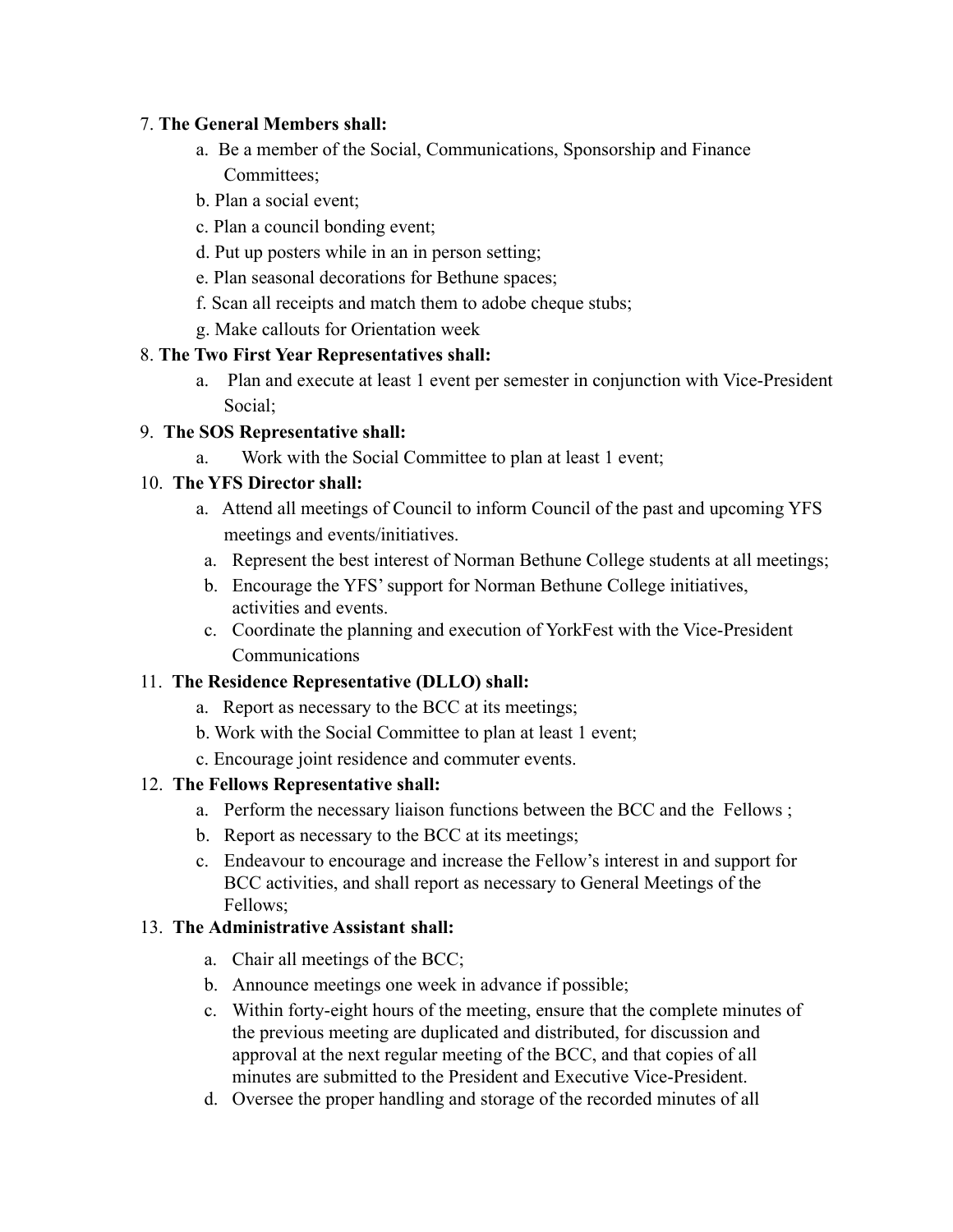meetings of Council;

e. Maintain an accurate list of all Council members and Affiliates of Council, including telephone numbers, e-mail addresses, and any other information deemed appropriate by Council.

#### 14. **The Orientation Chair(s) shall:**

- a. Be in charge of frost week and frosh week
- b. Review, edit and update the Orientation Package with the Assistance of the President prior to the end of the Winter Term;
- c. Build strong professional relationships with external and internal affiliates of Bethune College Council;
- d. Submit an initial budget to the Vice-President Finance and Bethune College Council for approval by May 14;
- e. Submit weekly budget updates (after approval of the initial budget) with full details to the VP Finance starting May 21;
- f. Contact vendors and negotiates contracts in conjunction with the BCC Vice-President Finance and with the approval of Council;
- g. Hire, train and supervises bosses, frosh leaders and other orientation support as needed with support from the Orientation Committee;
- h. Conduct two mandatory training sessions for the above volunteers (mid-July and late August) which are in addition to the mandatory University training session for orientation staff and volunteers in late August;
- i. Meet weekly with the Orientation Committee of Bethune College Council starting the week of May 14;
- j. Meet bi-weekly with the Office of the Master in conjunction with the Orientation Committee regarding the schedule and events starting the week of May 14;
- k. Attend all Bethune College Council meetings to give a progress report on the status of orientation plans and budget;
- l. The Orientation Committee and Council must approve of all products to be purchased with the orientation budget. Including but not limited to t-shirts, frosh kits, and leader apparel;
- m. All swag orders and orientation contracts with both internal departments as well as external companies shall be finalized and signed off with the departments/companies by July 15 or earlier depending on the vendor deadline requirements. This means the following has been officially signed off by July 31 by the President/VP Finance: swag quantities, sizes, artwork, prices and delivery dates; contracts for security, TUUS forms, York services (service requests), catering (both on campus and off), external vendors, campus partners;
- n. The Orientation Committee and Council must approve of all events that will be taking place during frosh week and with the orientation budget;
- o. Any material purchased with the orientation budget is property of the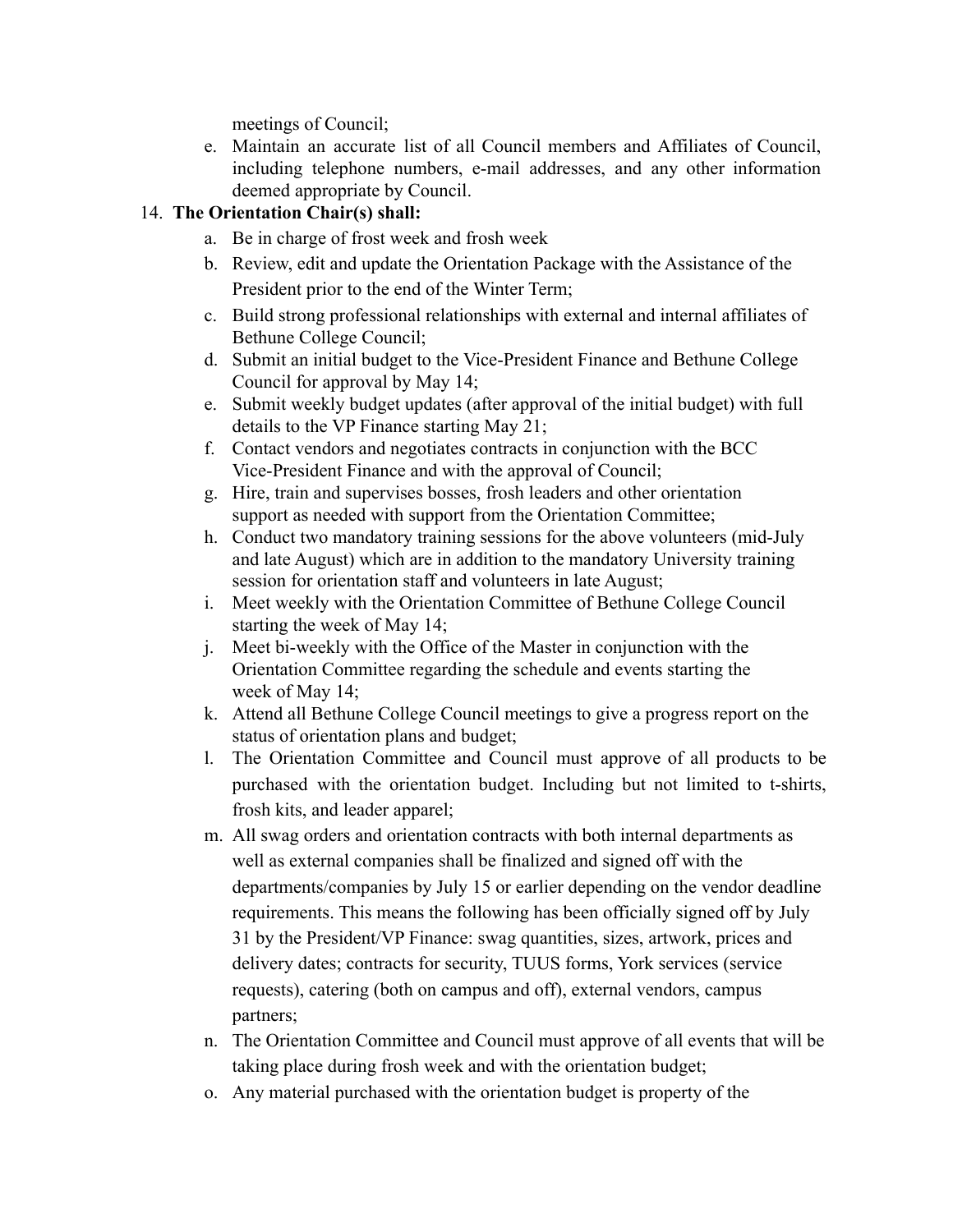Bethune College Council. Any surplus material remaining at the end of Social Orientation must be returned to the Bethune College Council under the direction of the Vice- President External. This includes but is not limited to t-shirts, leader apparel, frosh kits, decorations, and food/drinks.

- p. Comply with all Bethune College Council financial procedures as outlined and detailed by the Vice-President and with support from the Orientation Committee;
- q. Finalize all Social Orientation finances within 14 business days of Social Orientation ending;
- r. Attend all YODA/SCLD sanctioned meetings;
- s. Work with the Bethune Masters' Office and SCLD with any obligations and requirements that they may need;
- t. Work in tandem between SCLD and Bethune College between regular office hours throughout the summer term;
- u. Submit a final detailed report (including event details as well as financial information) along with recommendations by September  $30<sup>th</sup>$  of the given year;
- v. attend all summer general meetings;
- w. attend all activities during the Bethune Orientation Week;
- x. be available on a daily basis during Orientation week, and one week prior to Orientation;
- y. Have previous experience in social programming and outstanding organization skills;
- z. Not commit to another full time position;
- aa. Have previously participated in Bethune Social Orientation week as a leader, boss, or o-chair*;*
- bb. All members of council participating in Social Orientation excluding the President, Executive Vice-President and Vice President of Finance will report to the Orientation Chair(s) during Social Orientation in the case of the President's absence;
- cc. With regards to council members, any disciplinary action must be agreed upon by the Orientation Chair (s) and the President. Disciplinary action will be executed when deemed necessary by the President or Executive Vice President;
- dd. Have the frost week budget completed and approved one month in advance
- ee. Coordinate frost week events with other colleges through YODA and SAYU, with the help of the Vice- President Social as needed

#### 15. **The Commuter Representative(s) shall:**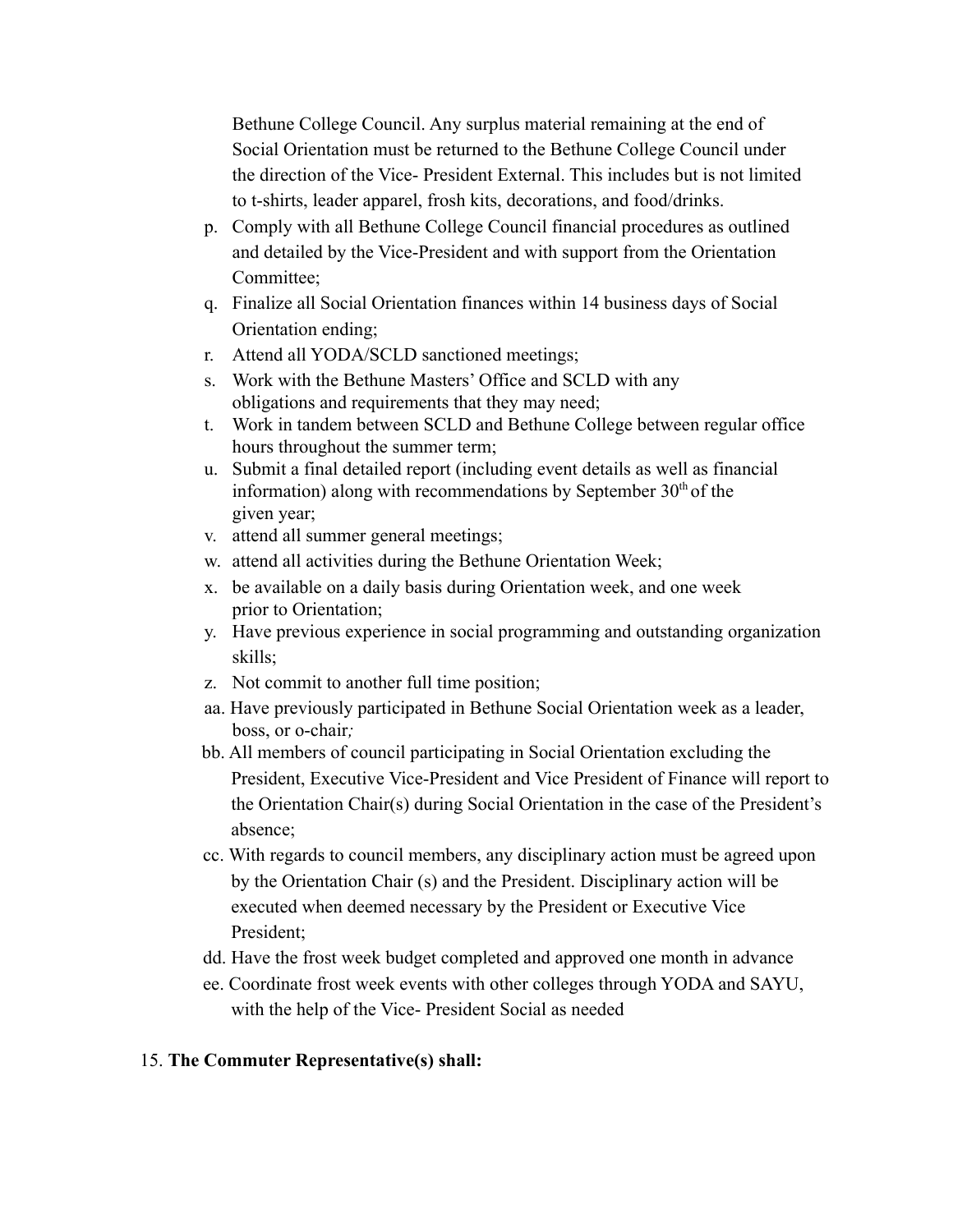- a. Hire, Train and manage JACs/JCR monitors in conjugation, with the Executive Vice-President. The Selection of all JACs/JCR monitors must be finalized and submitted no later than Sep 30th.
- b. Create a JACs/JCR monitor and cleaning schedule in conjugation with the EVP.
- c. Encourage commuter students to participate in the Council and its activities;
- d. Program at least one social event per term geared towards commuter students with assistance of the Vice President Social overviewed by the Executive Vice President, excluding the summer term;
- e. Produce and maintain a budget in accordance with the Vice President of Finance once per term and to present it to Bethune College Council once per academic term
- f. Develop commuter sleepover program for BCC events as required
- g. Keep updated with Parking and Transportation keeping an up-to-date schedule of fees, service interruptions etc

#### 15. **The Chief Signing Officer(s) shall:**

- a. Be held by the previous BCC signing authorities until the current BCC is able to transfer signing authority
- b. Sign all necessary documents, contracts, cheques upon request by the President, Vice-President Finance, or Executive Vice-President.
- c. Before signing, the Chief Signing Officer must receive confirmation from at least two of the President, Vice-President Finance, and Executive Vice-President

#### 16. **The Lassonde Representative shall:**

a. Act as a liaison between the BCC and Lassonde student groups including, but not limited to: Lassonde Student Government, Engineering Society, and CSHub

## **Article II - Censure and Suspension**

- 1. Council may, for any reason(s) it considers appropriate to suspend, or censure a Member of Council. A motion of censure, or suspension must be passed by a two-thirds majority vote of those present and voting.
	- a. In the case of hired positions, a motion of suspension, or censure may be passed by a simple majority of those present and voting.
	- b. Any member of Council must be given at least 14 days' notice of a motion to suspend, or censure.
	- c. In the case of a motion to suspend, or censure in the case of severe dereliction of duty, or if a member is deemed to be hazardous to the integrity of the council, the council can expedite the proceedings. Reasons for expediting the proceedings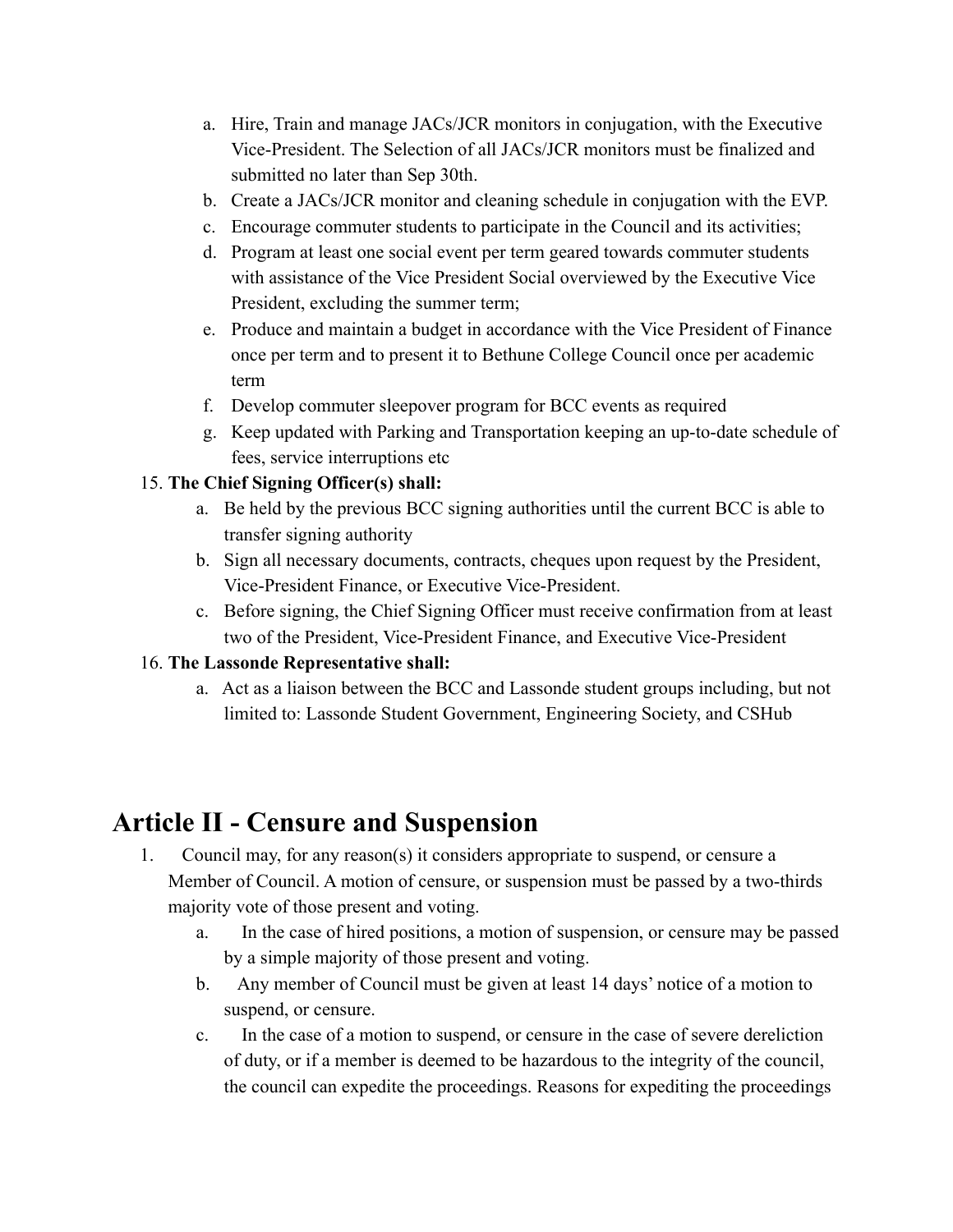must be given and supported by the Speaker. Then, through a vote of consensus (excluding the accused) the notice can be given a minimum of 7 days before the meeting of censure or suspension.

- d. When, by general consensus, Council is of the opinion that a motion of suspension or censure should be considered, a formal motion need not be moved by any particular Member, but shall be deemed to have been moved and seconded.
- e. Every motion of suspension, or censure shall be considered in camera unless Council, by a two-thirds vote, determines that consideration should be public.
- f. The Speaker shall present a list of offences against the Member to which a motion of suspension, or censure applies or, if the person is absent, shall state the offences to Council.
- g. The Member of Council to which a motion of suspension, or censure applies may make a statement and answer questions posed by the council, and thereafter shall withdraw during the time the matter is in debate.
- 2. Grounds for suspension and censure
	- a. Incompetence;
	- b. Misappropriation of Council funds;
	- c. Flagrant abuse of powers and responsibilities of a member's position;
	- d. Acting in any manner detrimental to the intent, image, and direction of the BCC;
	- e. Failure to attend two (2) consecutive meetings without advance notice to the administrative assistant;
	- f. If any Council member is habitually late for meetings of Council, consistently misses office hours, or consistently fails to perform their duties;
	- g. Any Member who is deemed by the Speaker to create a disturbance, fail to abide by motions, procedure or rulings of the Speaker, or does not respect other Members of Council; may be removed by the Speaker immediately for the duration of that particular meeting.
	- h. Any Member who is censured or suspended more than once shall immediately be considered for impeachment.
	- i. If any Council member is habitually late for Council meetings without prior notice, consistently misses office hours, or consistently fails to perform their duties;
	- j. Using Council resources/property to promote organizations that are not legislated/approved by York University.
	- k. Missing office hours without prior notice to the Executive-Vice President. (Exec-VP has to report to President in the case of them missing office hours)
	- l. Not fulfilling duties or complying with rules while on office hours.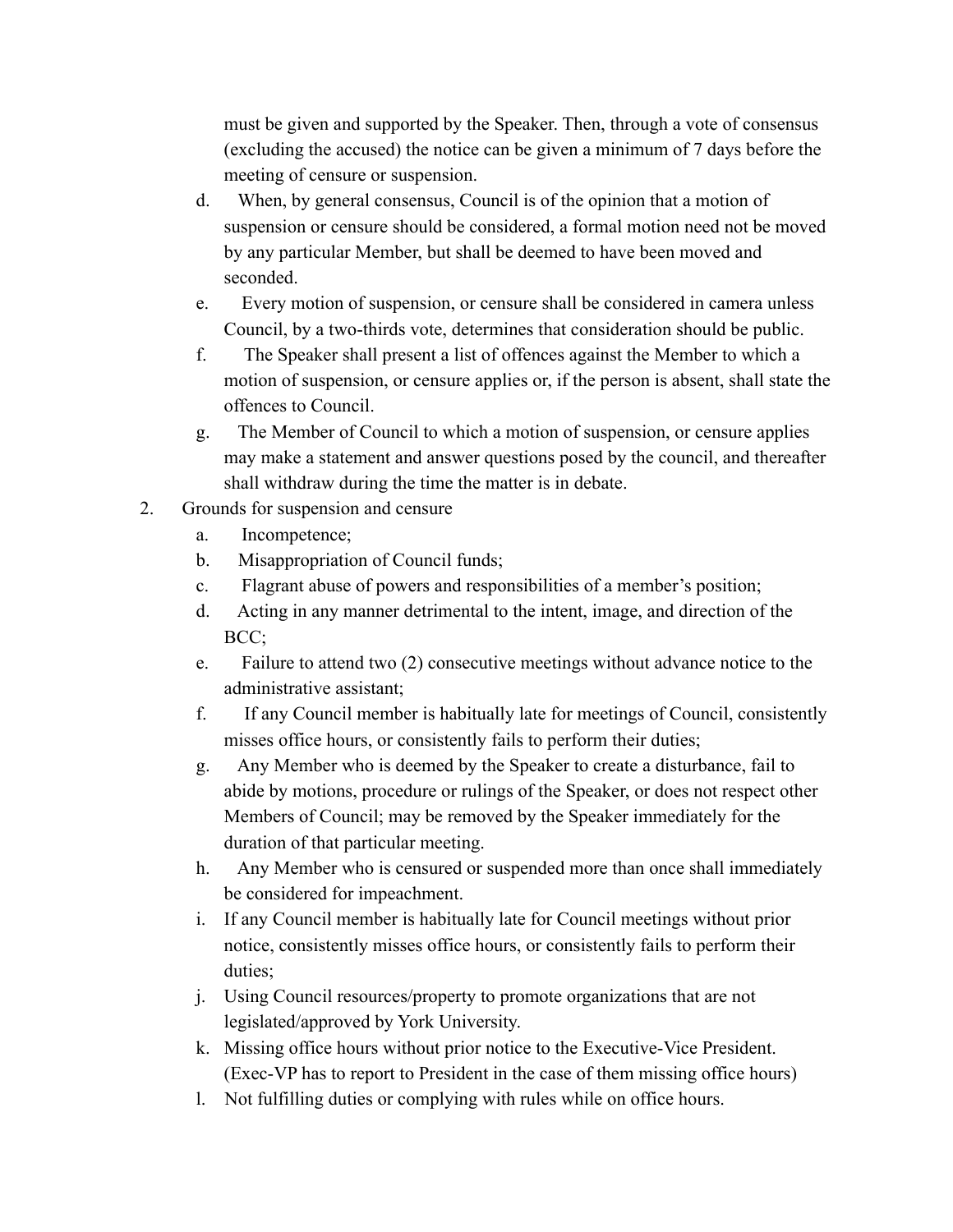- m. Not complying with office space regulations.
- n. Not partaking in regular assigned cleaning week duties.
- o. 3 strikes: 1st: Written Warning

2nd: Censure (loss of office access for 2 weeks for General members and First Year reps) 3rd: Motioned to be Impeached

#### 3. Censure

- a. If a member of council fails to attend two (2) consecutive meetings without advanced notice they will be put up for censure;
- b. If a member of council is censured, a written reprimand will be given to the Speaker, recorded in the meeting minutes, and must be addressed while concerning honoraria.
- c. Any motion of censure, by two-thirds majority vote, may be amended to a motion of suspension or impeachment
- d. A member of council may be censured with penalty so that the potential honoraria for that member shall be reduced by twenty-five percent (25%) or loss of office access for 2 weeks for those who do not get an honorarium.
- 4. Suspension
	- a. If a member violated any other listed offenses they will be put up for suspension:
	- b. A Member of Council may not be suspended for longer than fourteen days, unless Council deems it necessary;
	- c. Unless Council otherwise declares, where a Member is suspended from Council, that Member shall be relegated to other miscellaneous, non-official related duties and tasks that Council deems appropriate. The member is also suspended for the same period of time from all Council duties, including the right to vote and take part in the proceedings of any applicable committees, or otherwise;
	- d. Any motion of suspension, by two-thirds majority vote, may be amended to a motion of censure or impeachment;
	- e. If a member of council is suspended, then the potential honoraria for that member shall be reduced by fifty percent (50%).

## **Article III - Office Spaces**

- 1. Only BCC or BAC members on office hours or that are doing work may be allowed in the Council Office between 9am-6pm
- 2. Whoever is on Office Hours is in charge of overseeing rentals of all BCC equipment and ensuring Bethune College spaces are being respected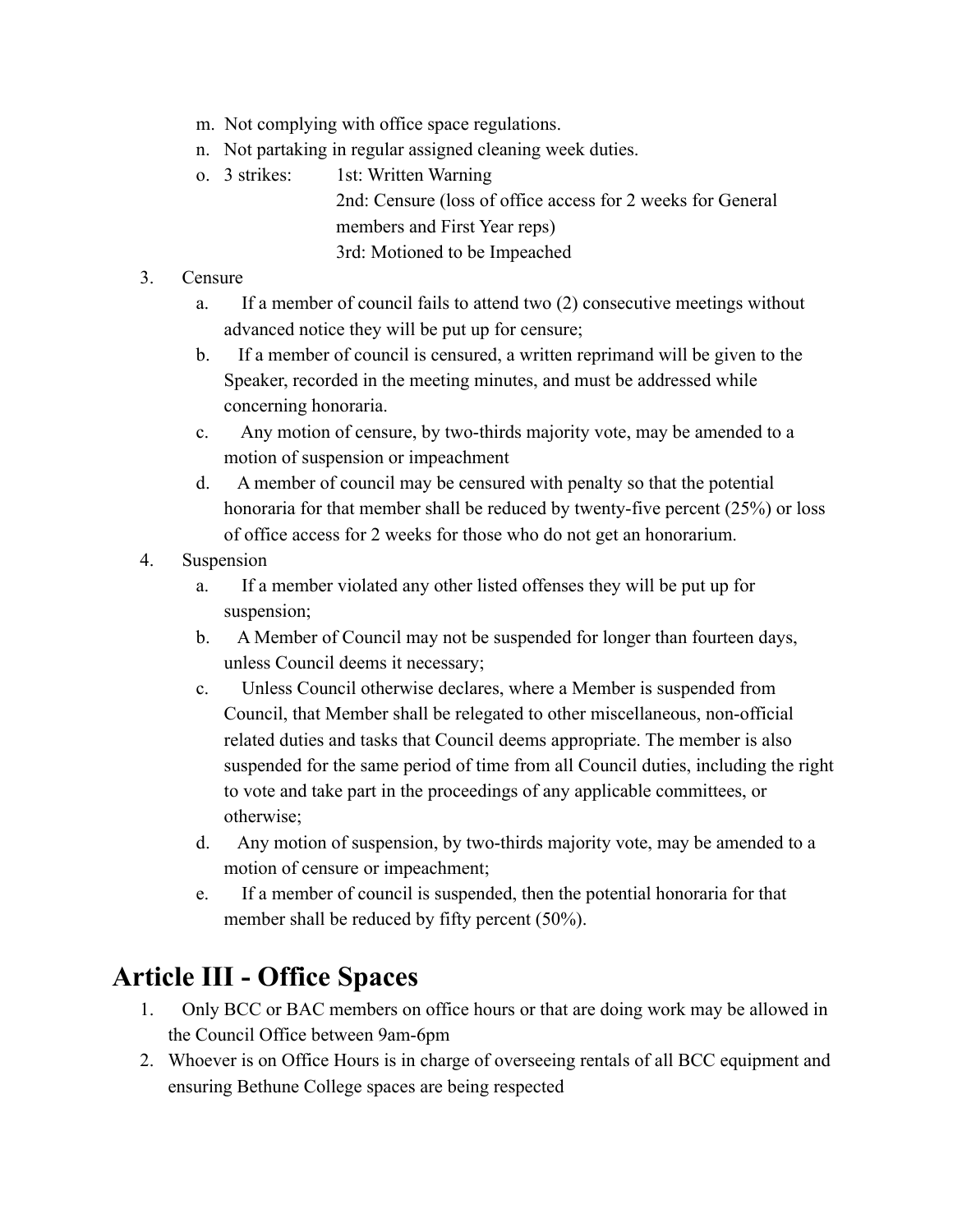# **Article IV - Interim Protocol**

- 1. In the event that an elected position becomes vacant for any reason, a person who meets the qualifications as set forth in Articles 1.1 and who is approved by a simple majority vote of The Council may fill that position.
- 2. Should the President resign, the council is required to appoint an interim President no later than ten (10) business days following the resignation.
- 3. Should the Executive Vice President resign, the council is required to appoint an interim Vice President no later than fifteen (15) business days following the resignation.

# **Article V - Internal Controls**

- 1. Credit card use
	- a. Members wishing to use the Council's credit cards for pre-approved purchases must sign the credit card usage policy before making any purchases on the credit cards.
	- b. Council credit cards will be kept in the safe, only to be accessed by the council signing authorities.
- 2. Cheque requisition
	- a. Members must sign the Cheque Requisition Agreement before completing the Cheque Requisition form.
	- b. The Cheque Requisition form must be completed by any member requesting payment for events, inventory, and other products/services. The form must be completed before a payment can be processed.
	- c. Once completed, the member is required to email the form, along with all supporting original documents to bethunefinance $(a)$ gmail.com at least 3 business days before payments are due.
	- d. Members are not permitted to make payments for events, inventory, and other products/services without prior consultation with the Vice-President Finance.
- 3. Reimbursements
	- a. Reimbursements should be avoided by using the council credit card, but will be provided when needed.
	- b. Reimbursements should be processed within 2-5 business days.